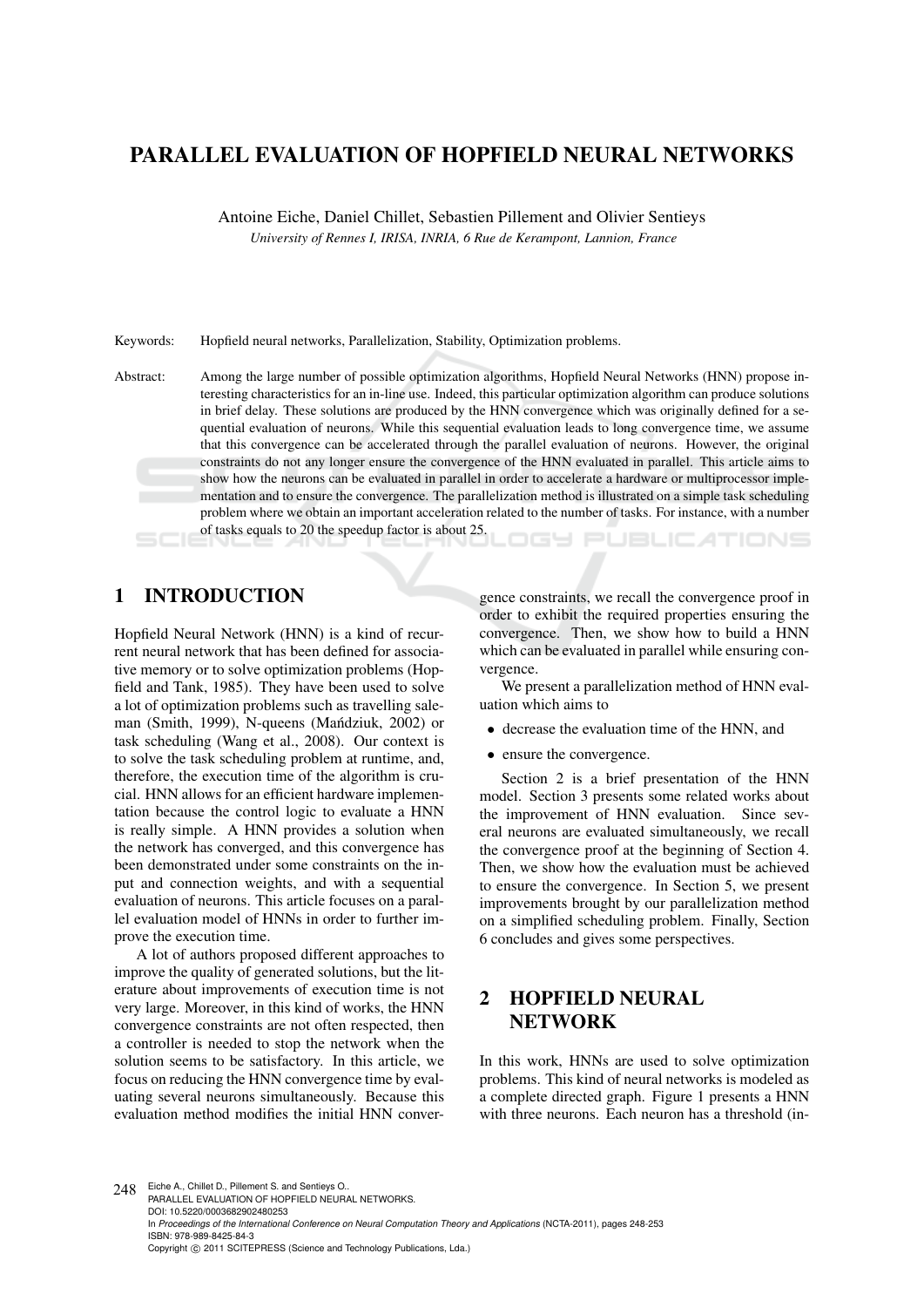put) value  $(I_i$  for neuron  $X_i$ ) and receives connections  $W_{i,j}$  from all other neurons (e.g.  $W_{1,2}$  and  $W_{1,3}$  for *X*1). In order to simplify notation and implementation, when the weight of a connection between two neurons is equal to zero, these neurons are not connected by an edge.



Figure 1: Example of Hopfield neural network with three neurons.

A neuron has a binary state, which is either *active* or *inactive*, respectively represented by values 1 and 0. A HNN can be evaluated in several ways, the most common is called sequential mode: neurons are randomly evaluated one by one. In this case, the evaluation of a neuron is given by

$$
X_i = H\left(\sum_{j=1}^n X_j \times W_{ij} + I_i\right),\tag{1}
$$
\n
$$
\text{where } H(x) = \begin{cases} 0 & \text{if } x \le 0 \\ 1 & \text{if } x > 0 \end{cases},\tag{2}
$$

.,

and *n* the number of neurons in the network,  $X_i$  the state of the neuron  $i$ ,  $W_{ij}$  the connection weight from neuron  $j$  to neuron  $i$ ,  $I_i$  the threshold of neuron  $i$ . We then define respectively the state and threshold vector of the network  $X = [X_i]$  and  $I = [I_i]$  of size *n* and the  $n \times n$  connection matrix  $\mathbf{W} = [W_{ij}]$ .

The main idea behind using HNN for solving optimization problems is to map the optimization problem to a particular function called the *energy function*. From this energy function, the parameters (input and connection weights) of the network can be derived. The dynamics of the network is launched until it reaches a stable state. When the network becomes stable, the state of the neurons represents one possible solution.

### 3 RELATED WORKS

To parallelize the evaluation of a HNN, two main techniques can be used. The first one is based on the parallelization of the internal neuron computation, while the second one is to update several neurons at the same time.

In (Del Balio et al., 1992), the authors proposed an optimized evaluation of HNN. To make the evaluation of the network faster, they parallelize the state update of a neuron. Eq. (1) exhibits some multiplications and an accumulation during the update process of a neuron. The authors parallelize all multiplications and use a special communication infrastructure to accelerate the accumulation. When the number of neurons is sufficiently large, the theoretical speedup factor is similar to the number of neurons. In (Domeika and Page, 1996), the authors propose some techniques which are specific for HNNs. They have observed that neurons almost share the same evaluation expression. They compute a common expression for several neurons, then a small expression is subtracted to the global expression for each neurons. This technique factorizes evaluations of several neurons. While these methods improve the evaluation time of a HNN, they do not modify the convergence properties of a HNN. Although we propose another way to improve the convergence time, these methods can also be used together with our method.

In (Domeika and Page, 1996), several neurons are evaluated in parallel, on different processing units. Because, in general HNN implementations include more neurons than processing units, several sets of neurons are created. All neurons of a set are sequentially executed on the same processor. Then, the proposed method to create these sets try to group some similar neurons in order to share some parameters, such as the value of weights. But, the network convergence problem is not taken into account in this work.

(Mańdziuk, 2002) presents an important review of HNN used to solve the N-queens problem. For this problem, it has been shown that the initial Hopfield constraint on the self-feedback connection significantly decreases the quality of results. Some negative self-feedback connections are used, the convergence of the HNN is no longer guaranteed.

Finally, we can also note that authors of (Wilson, 2009) proposed a HNN which is able to represent the behavior of several HNNs. Because they do not improve the convergence time of a HNN, this work is out of the scope of this article.

## 4 PARALLEL NEURAL NETWORK EVALUATION

In this section, we first present a convergence proof of the HNN parallel evaluation. This proof shows that if the connection weight between two neurons is positive (i.e. greater than or equal to 0), these neurons can be evaluated in parallel without affecting the convergence property. The second part of this section presents a way to build a HNN that respects rules to ensure convergence.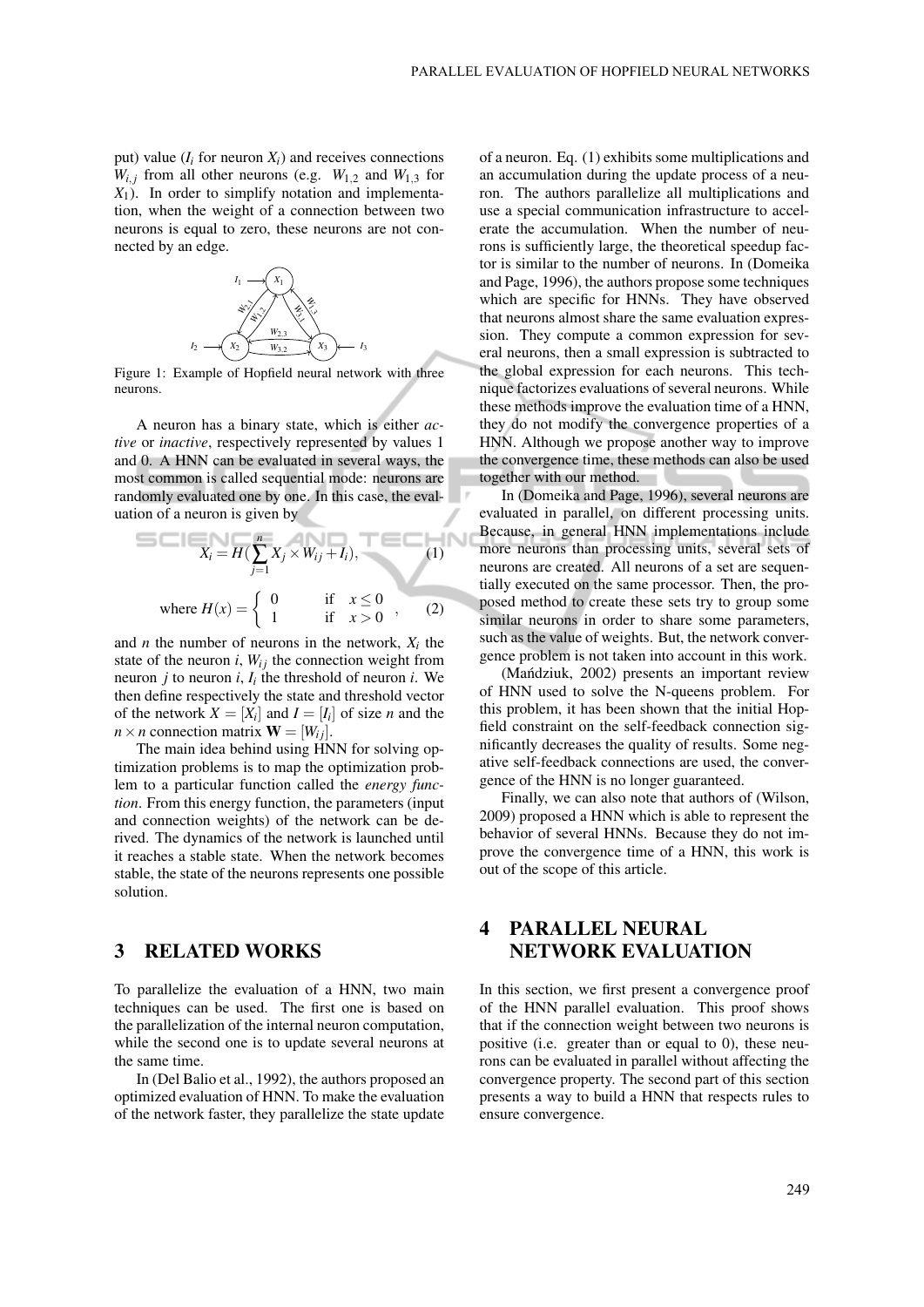#### 4.1 Convergence of the HNN

A HNN is defined to ensure convergence towards one solution of the problem. The convergence property means that the network evolves to a stable state where the energy function has reached a local minima. To ensure this convergence, the neural network must respect some constraints that are defined in the initial Hopfield article (Hopfield and Tank, 1985) for the sequential mode: the connection matrix must be symetric and its diagonal elements must be positive.

Convergence constraints appear from the proof of the network convergence and the proof is strongly bound to the chosen evaluation mode. In this section, we develop from (Kamp and Hasler, 1990) a convergence proof of a HNN using a parallel evaluation.

To be able to evaluate neurons in parallel, the state vector  $X$  is partitioned into  $K$  blocks of arbitrary size such as - A

$$
X^T = \left[ X_1^T, X_2^T, \dots, X_K^T \right],\tag{3}
$$

where  $X^T$  is the transposed vector of X representing neuron states. Then, the connection matrix W and the input vector *I* are partitioned in the same way.

$$
\mathbf{W} = \left[ \begin{array}{cccc} \mathbf{W}_{11} & \mathbf{W}_{12} & \dots & \mathbf{W}_{1K} \\ \mathbf{W}_{21} & \mathbf{W}_{22} & \dots & \mathbf{W}_{2K} \\ \vdots & \vdots & \ddots & \vdots \\ \mathbf{W}_{K1} & \mathbf{W}_{K2} & \dots & \mathbf{W}_{KK} \end{array} \right] I = \left[ \begin{array}{c} I_1 \\ I_2 \\ \vdots \\ I_K \end{array} \right] \tag{4}
$$

Neurons belonging to the same block  $X_k$  are evaluated in parallel and all the blocks are evaluated sequentially. The evaluation order of these blocks does not affect the convergence and could be random. To simplify notations, we consider a sequential evaluation order of all blocks  $X_k$  from 1 to *K*. From Eq. (1), the neuron update of the block  $X_k$  becomes

$$
X_k(t+1) = H\left(\sum_{i=1}^{k-1} X_i(t+1) \times \mathbf{W}_{ki}\right)
$$
  
+ 
$$
\sum_{i=k}^{K} X_i(t) \times \mathbf{W}_{ki} - I_k\right),
$$
 (5)

where  $X_k(t)$  denotes the evaluation of  $X_k$  at iteration *t*. To evaluate the block  $X_k(t+1)$ , the value at iteration  $t+1$  of blocks  $X_1, \ldots, X_{k-1}$  and the value at iteration *t* of blocks  $X_k, \ldots, X_K$  are used.

To use this parallel evaluation mode, the network convergence must be verified with a parallel evaluation of neurons. In (Kamp and Hasler, 1990), a theorem about the convergence with a parallel evaluation is proposed. By using a parallel dynamics, the HNN

converges to a fixed point if the matrix  $W$  is symmetric and if diagonal blocks W*kk* are positive or equal to zero.

To prove this convergence, the Lyapunov theorem is used and we show that the energy function is strictly decreasing during the network evolution. Hopfield proposed to use the following energy function to prove the network convergence

$$
E(X) = -1/2 \sum_{i} \sum_{j} W_{ij} \times X_i \times X_j - \sum_{i} X_i \times I_i.
$$
 (6)

To verify if the energy function is decreasing, the sign of the difference between two successive iterations is evaluated. Without loss of generality, we consider that the first block of *X* is evaluated. To simplify notations, we rewrite the state vector  $X$ , the connection matrix W and the input vector *I* as

$$
X = \left[ \begin{array}{c} X_1 \\ X' \end{array} \right], \mathbf{W} = \left[ \begin{array}{c} \mathbf{W}_{11} & \mathbf{V}^T \\ \mathbf{V} & \mathbf{W}' \end{array} \right], I = \left[ \begin{array}{c} I_1 \\ I' \end{array} \right]. \tag{7}
$$

It is important to note that the matrix  $W$  is supposed symetric to achieve the proof. Moreover, it is not a strong limitation because connection values are naturally symetric when a HNN is built to solve a problem. This constraint is studied and relaxed in (Xu et al., 1996).

From Eqs.  $(3)$ ,  $(7)$  and  $(6)$ , we can express the difference between two successive iterations as:

$$
\Delta(E(X)) = E(X(t+1)) - E(X(t)) =
$$
  
\n
$$
- [X_1^T(t+1) - X_1^T(t)][\mathbf{W}_{11}X_1(t) + \mathbf{V}^T X'(t) + I_1^T]
$$
  
\n
$$
- \frac{B_1}{2} [\overline{X_1^T(t+1)} - \overline{X_1^T(t)}]\mathbf{W}_{11} [\overline{X_1^T(t+1)} - \overline{X_1^T(t)}].
$$
\n(8)

 $\Delta(E(X))$  has to be negative to prove the convergence of the HNN evaluation using *K* parallel blocks. If  $X_1^T(t+1) = X_1^T(t)$ , then a fixed point is reached and the HNN did not evolve. In the following, we consider that  $X_1^T(t+1) \neq X_1^T(t)$ . In this case, because elements of *X<sub>i</sub>* belong to  $\{0, 1\}$ ,  $X_1^T(t+1) - X_1^T(t)$  can be equal to  $-1$  or 1.

If products  $A_1 \times A_2$  and  $B_1 \times W_{11} \times B_1$  are both positives,  $\Delta(E(X))$  is negative and therefore the function  $E(X)$  is proved decreasing. In the following the sign of these two products is studied.

Concerning the product  $A_1 \times A_2$  of Eq. (8), from Eq.  $(5)$ , we have

$$
X_1^T(t+1) = H(\mathbf{W}_{11}X_1(t) + V^T X'(t) + I_1^T) = H(A_2).
$$
\n(9)

Then, from Eq. (2), if an element *i* of  $X_1^T(t+1)$  is equal to 0, the element  $i$  of  $A_2$  is then negative. Because we consider that  $X_1^T(t+1) \neq X_1^T(t)$ , when an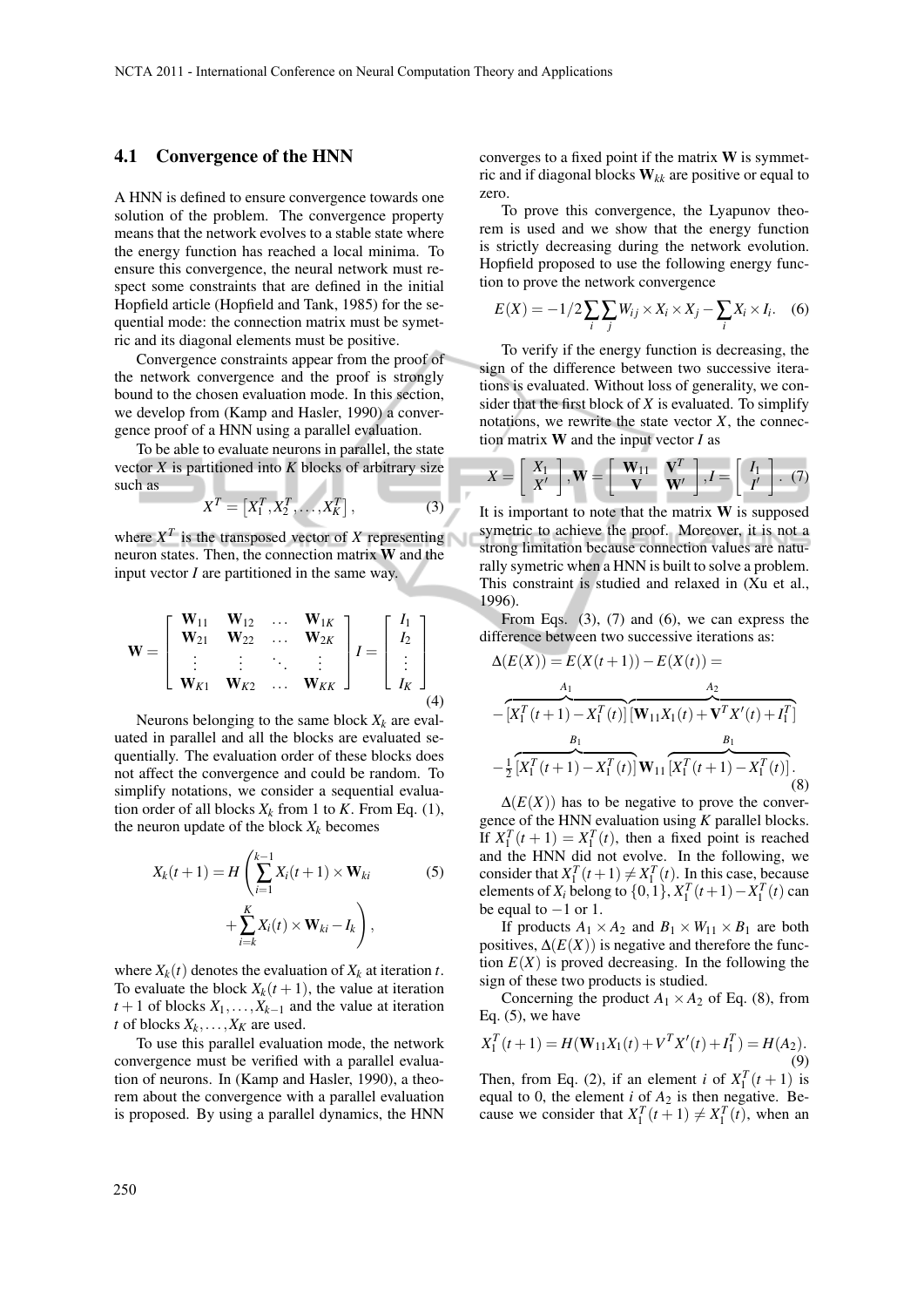element *i* of  $X_1^T(t+1)$  is equal to 0, the element *i* of  $X_1^T(t)$  is equal to 1, and the element *i* of  $A_1$  is then negative (equal to  $-1$ ). In this case,  $A_1$  and  $A_2$  are both negatives and their product is positive.

We have shown that when an element *i* of  $X_1^T(t +$ 1) is equal to 0, the product  $A_1 \times A_2$  is positive. An analogical reasoning can be applied to an element *i* of  $X_1^T(t+1)$  that is equals to 1. Therefore, we can conclude that elements of  $A_1 \times A_2$  are always positive.

Concerning the product  $B_1 \times W_{11} \times B_1$  of Eq. (8), the sign of an element depends on the sign of  $W_{11}$ . If all elements of  $W_{11}$  are positive then  $B_1 \times W_{11} \times B_1$ is positive.

Finally, because  $A_1 \times A_2$  and  $B_1 \times W_{11} \times B_1$  are always positive, the sign of  $\Delta(E(X))$  is negative and hence the energy function Eq. (6) is strictly decreasing until a fixed point is reached. By the Lyapunov theorem, we can conclude that the network reaches a fixed point if

- the matrix **W** is symmetric, and
- the diagonal blocks  $W_{kk}$  are positive.

This theorem is a sufficient but not necessary condition to ensure convergence. We are working on a more indepth study of the energy function in order to exhibit less restrictive constraints.

### 4.2 Application to Optimization Problem

Since the needed constraints are known, it is now possible to explain how a HNN can be evaluated in parallel for an optimization problem. To evaluate the HNN in parallel, we have to build some packets of independent neurons. Neurons belonging to a packet are evaluated simultaneous.

We can note that in our HNN applications, we never use strictly positive connections. Thus, we consider that we can build a packet of parallel neuron if connections between these neurons are equal to zero.

Figure 2 shows a connection matrix example of a HNN containing six neurons. This connection matrix contains three diagonal blocks with elements equal to zero. Then, neurons of this network can be grouped into three parallel packets:  $\{1,2\}$ ,  $\{3\}$  and  $\{4,5,6\}$ .

From Section 4.1, the diagonal block of the matrix must be positive to ensure that the network reaches a stable state. Thus, if the connection values in the diagonal block are equal to zero, this constraint is satisfied.

To construct packets of neurons which could be evaluated in parallel, we have to find neurons that are not connected. The next section presents the construction of packets on a example.



Figure 2: Example of a connection matrix for a HNN evaluated in parallel. Diagonal matrix elements are equal to zero. All other elements  $W_{ij}$  are negative or equal to zero.

# 5 APPLICATION TO A SCHEDULING PROBLEM

To illustrate the parallel evaluation of a HNN, the single machine scheduling problem (Sidney, 1977) is treated. It consists in determining for each scheduler "tick" which task has to be executed. Then, the HNN aims at finding a valid task scheduling scenario on a period which corresponds to the sum of execution time of all tasks.

Figure 3 presents an example of the neural model of the scheduling problem. In this example, the scheduling period  $p$  is equal to six scheduler "ticks", and there are four tasks. The neural network contains  $6 \times 4$  neurons, one neuron for each task and each "tick". An activated neuron means the associated task will be executed at the corresponding "tick".

To define connections and input values of the HNN, some *k-outof-n* rules defined in (Tagliarini et al., 1991) are used. A *k-outof-n* rule ensures that *k* neurons are active among *n* when a stable state is reached.

All used *k-outof-n* rules are represented by dotted rectangles in Figure 3. All neurons belonging to a rectangle form a complete digraph. For each task, a *k-outof-n* rule is applied with *n* equals to the number of cycles needed to execute the task on the processor, and *k* is set to the required execution ticks for each task. Moreover for each tick, just one task can be executed, then a *1-outof-n* is applied on each column with *n* set to the number of tasks.

To build packets of neurons, disconnected neurons have to be selected. On Figure 3, we can note that there is no connection between diagonal neurons. For example, neurons  $(3,0)$ ,  $(2,1)$ ,  $(1,2)$  and  $(0,3)$  are disconnected, so they can form a packet. Thus, it is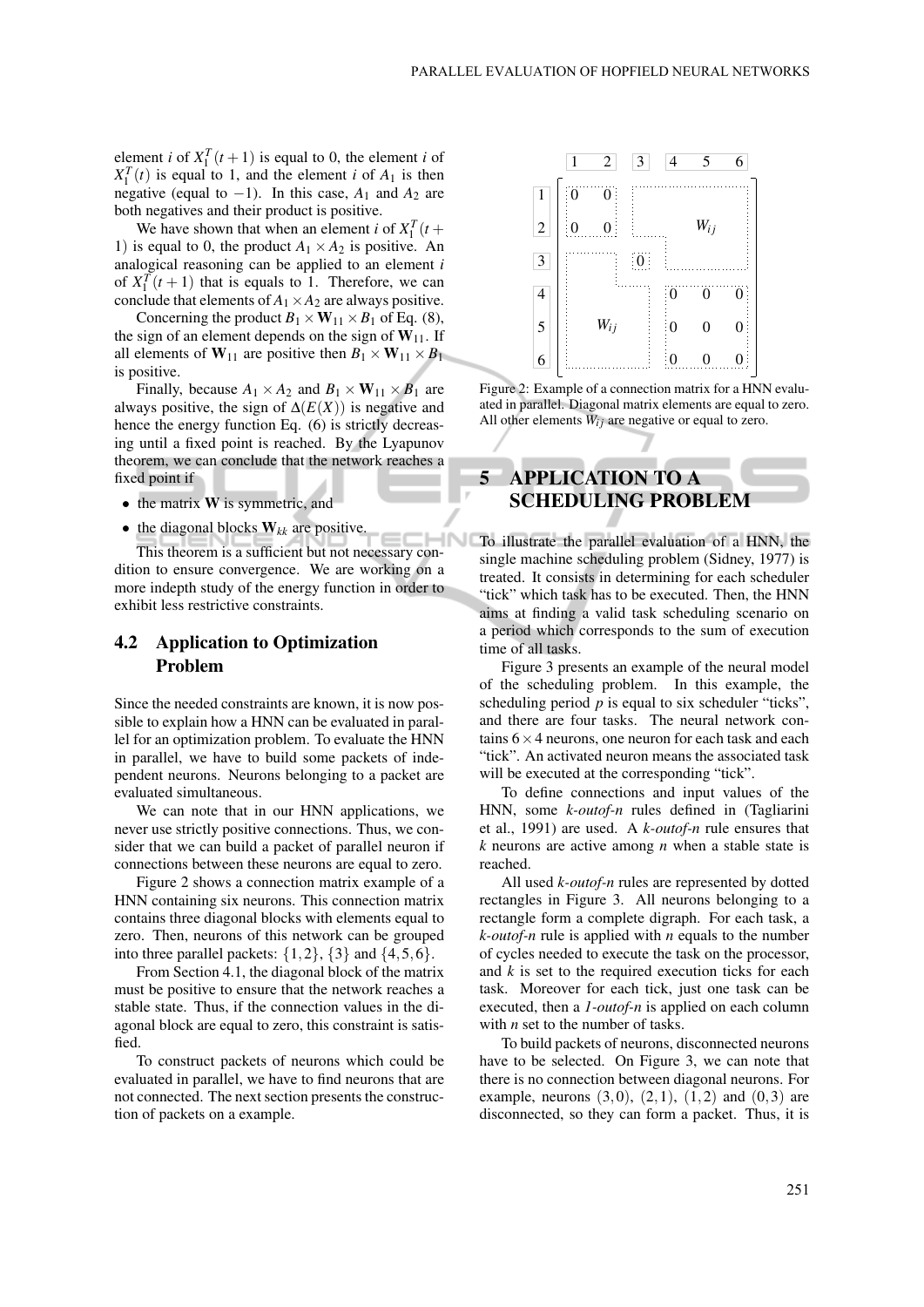

Figure 3: Graphical representation of all applied *k-outof-n* rules.

possible to group these neurons into a parallel packet.

# 6 EXPERIMENTATIONS

In this section, a comparison is presented between the sequential evaluation and the parallel evaluation of the HNN to exhibit the improvement factor provided by our parallelization method. The considered application is the scheduling problem presented in Section 5.

The first step is to build packets of neurons for the parallel evaluation of the network. Figure 4 presents the size of packets compared with the number of neurons. In our study example, the size of a packet is the number of tasks. To build a task set of size *t*, *t* tasks are generated with a random task duration belonging to [1,5]. The scheduling period is the sum of task durations in order to have enough time to schedule all tasks. Thus, the number of neurons belongs to  $[t^2, 5 \times t^2]$ . Figure 4 describes the data set used in the rest of this study.

The metric used for this comparison is the number of packet evaluations. When the sequential evaluation is used, a packet consists of one neuron. Then, to compare these two modes, we consider that we are able to evaluate a packet as fast as a neuron. In this case, the execution time of a HNN is strictly bound to the number of packet evaluations in both modes.

Figure 5 presents the results of several neural network evaluations. These evaluations are achieved with a HNN software simulator developped in our team. For each network, a sequential and a parallel evaluation achieved to show the gain obtained by our parallelization method. In both modes, packets are evaluated in a random order. Simulations stop when a stable state is reached without the need of a external controller. Then, the number of evaluations contains the last iteration which is needed to exhibit the stable



Figure 4: Size of packets compared with number of neurons. Because the size of packet is equal to the number of task, the abscissa represents the task number or the packet size.

state.

Figure 5 shows that the improvement is really high and moreover increases with the number of neurons because the size of packets depends on the number of neurons. As a example, for about 2000 neurons, the parallized version is 38 times faster than the sequential version.



Figure 5: Number of packets evaluations for a sequential and a parallel evaluation.

The speedup factor presented in Figure 5 supposes that architecture executing the HNN has enough resources to evaluate in parallel all neurons present in a packet. Otherwise, it is necessary to split all packets into several sub-packets which increases the execution time.

From Section 5, the number of neurons in a parallel packet is equal to the number of tasks *t*. Considering *n* as the number of neurons in a HNN, the number of packets is equal to  $\frac{n}{t}$ . The number of packets in the sequential mode is *t* times higher than the number of packets in the parallel mode. Therefore, the speedup should be approximately equal to the task number *t*.